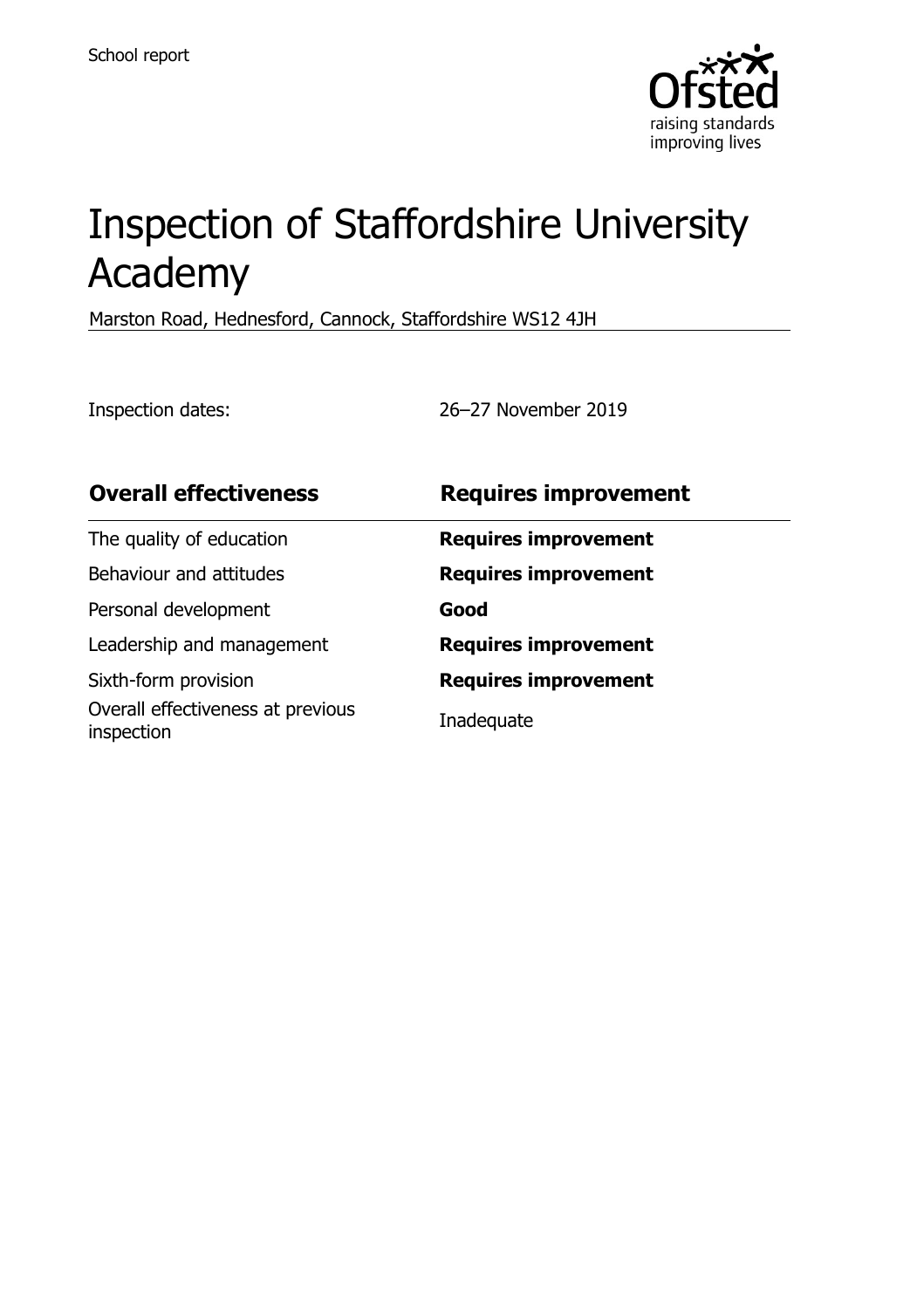

# **What is it like to attend this school?**

The quality of education at Staffordshire University Academy has improved but is not yet good enough. There remains too much variation in the delivery of the curriculum in different subjects, such as mathematics, science and modern foreign languages (MFL). This has led to weak outcomes for pupils. In the past, leaders and the trust have taken too long to address weaknesses. Recently, improvement work has quickened, and issues have been tackled effectively. The curriculum design and pupils' behaviour and attendance have improved.

Generally, relationships between pupils and teachers are respectful and purposeful. Pupils say that lessons can still be interrupted by incidents of low-level disruption. Records show that these incidences are still too frequent. Pupils' attendance has improved, as they begin to value their education.

Most pupils say that things are now better and that they like the school. Bullying is rare, and staff deal quickly with any that does occur. Pupils feel safe and are safe.

The provision for pupils' personal development is a clear strength of the school. Leaders ensure that all pupils, including pupils with special educational needs and/or disabilities and disadvantaged pupils, take part in extra-curricular activities, trips, visits and residentials. Pupils value these opportunities.

### **What does the school do well and what does it need to do better?**

Standards at the school have been low and pupils' outcomes poor, due to previous weak teaching and significant staffing issues at all levels. In the past, leaders and the trust have been slow to tackle weaknesses. Leadership at the school is now stable. Leaders have begun to stem the decline and put things right. They have introduced new policies and systems to improve the school. As a result, there are improvements in the design of the curriculum and pupils' personal development, behaviour and attendance.

Leaders have created a curriculum so that pupils learn in a broad range of subjects. They are clear about what pupils should learn and in what order. However, the delivery of subject plans varies between subjects. For example, in mathematics pupils do not deepen their learning well enough. In MFL at key stage 3, pupils do not learn in sufficient depth. Some teaching remains less effective in ensuring that pupils gain the expected skills and knowledge. As a result, some pupils do not achieve as well as they should.

Assessment systems in key stage 3 are not detailed and effective enough. Some staff see key stage 3 as preparation time for key stage 4. These leaders and teachers continue to focus on what pupils need to be able to do in their GCSE examinations rather than developing a depth of knowledge across their subject areas. This is preventing pupils in some subjects from gaining the broad knowledge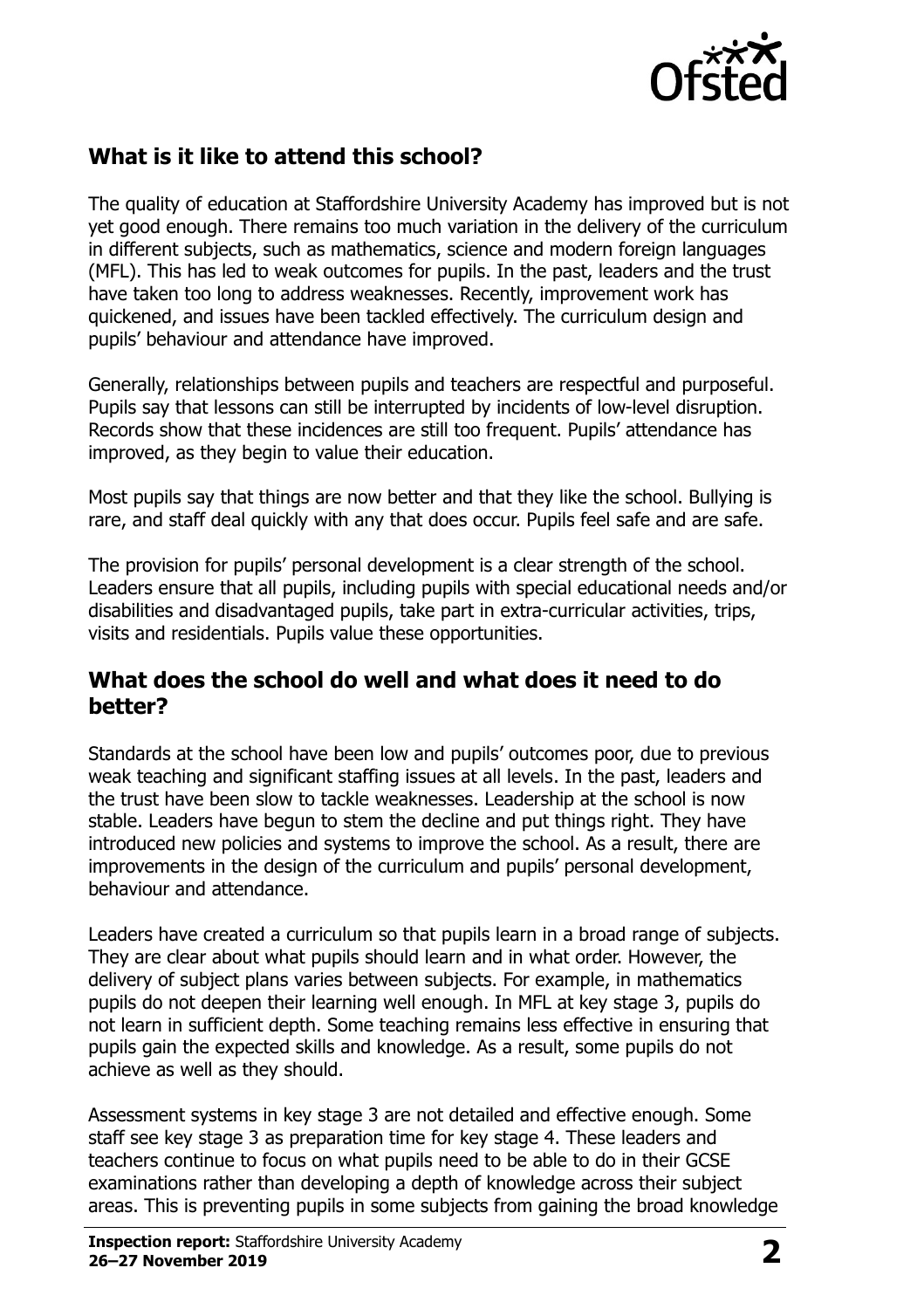

and skills they need to succeed.

Leaders have made the decision to enter pupils in Year 10 for their GCSE examinations in English Literature and chemistry. Pupils do not have sufficient time to cover the whole study programme and embed their learning fully in these subjects, so this is not an effective practice. Pupils say that they would have achieved a better grade had they had more time.

Leaders place pupils' personal development at the centre of learning. Pupils benefit from the strong pastoral care provided by staff. Leaders know their pupils well and make sure that they have many valuable opportunities to learn beyond the classroom. There is a variety of extra-curricular opportunities, trips and visits, which pupils enjoy. They speak very highly of the opportunities the school provides. Leaders have developed a comprehensive careers advice programme to teach pupils about future employment choices. Pupils are well prepared for their next steps in education.

Pupils' behaviour has improved. Incidents of poor behaviour are now rare. Fewer pupils are excluded from the school. There remain too many times when a minority of pupils are removed from their lessons due to low-level disruptions.

Currently, there are only a small number of students the sixth form. Year 12 and 13 students studying the same subject are currently taught together for most subjects. This does not give students the opportunity to study subjects in enough depth. They do not deepen their knowledge, skills and understanding well enough in those subjects. The sixth form is inclusive. It offers some students the experience of further study which they may not have received elsewhere. Students' personal development is a strength. Students enjoy the sixth form and act as role models to younger peers. They receive effective careers advice and guidance. Most students who complete the courses move on to further or higher education, apprenticeships and employment.

# **Safeguarding**

The arrangements for safeguarding are effective.

All staff understand that keeping pupils safe is their top priority. Teachers know what to do if they have any concerns about a pupil. Teachers report concerns, however minor, to the safeguarding team. Staff know their pupils well and use this information to ensure that pupils are safe.

Leaders have ensured that all safeguarding arrangements are fit for purpose. They complete appropriate employment checks and keep accurate records. Staff follow up any concerns with outside agencies. Leaders make sure that pupils and their families receive the support they need.

### **What does the school need to do to improve?**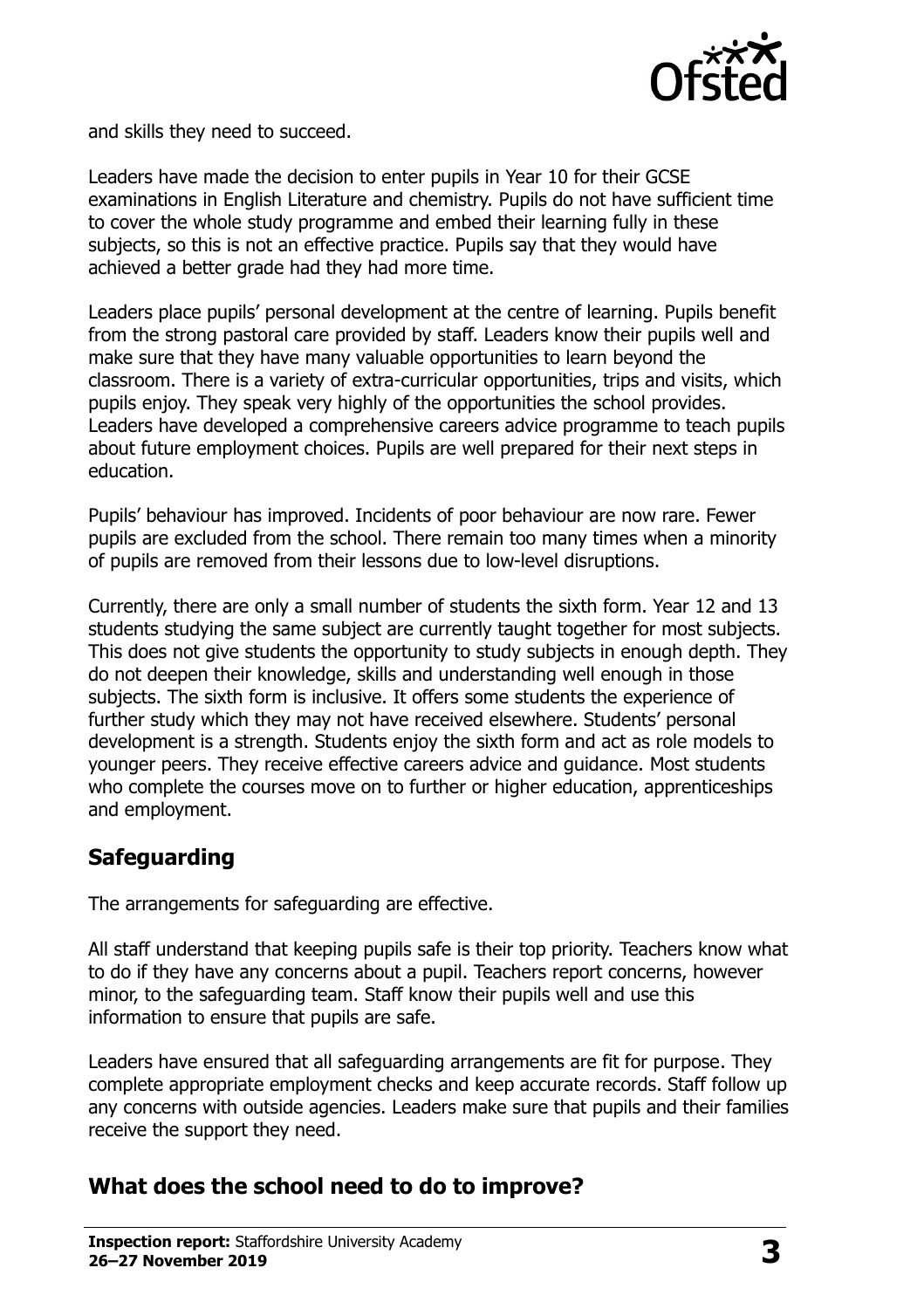

#### **(Information for the school and appropriate authority)**

- $\blacksquare$  The delivery of the curriculum remains variable. This means that some pupils do not learn some subjects in sufficient depth and continue to underperform. Leaders need to ensure that the curriculum in each subject area covers the appropriate content in sufficient depth so that pupils gain the knowledge and skills they need to be successful.
- Some leaders continue to view key stage 3 as preparation time for key stage 4. These leaders and teachers focus on what pupils need to be able to do in their GCSE examinations, rather than developing a depth of knowledge across their subject areas. This is preventing some pupils in some subjects from gaining the knowledge and skills that they need to succeed. These leaders should ensure that pupils in key stage 3 have the opportunity to study the appropriate curriculum.
- In the past, governors, leaders and the trust have been too slow to improve the school. This changed at the start of this academic year, and improvements are now evident. Leaders at all levels need to ensure that the rate of improvement continues at pace.
- Entering pupils for examinations early in some subjects such as English literature and chemistry has not been effective. Pupils do not achieve as well as they could. Leaders need to ensure that pupils have sufficient time to study all subjects in depth and achieve their potential.
- Sixth-form students do not study subjects in sufficient depth. This is because both year groups learn in the same classroom and are taught by one teacher at the same time. Leaders need to make sure that students can study their chosen subjects in enough depth and breadth in order to gain sufficient knowledge, skills and understanding.

### **How can I feed back my views?**

You can use [Ofsted Parent View](http://parentview.ofsted.gov.uk/) to give Ofsted your opinion on your child's school, or to find out what other parents and carers think. We use Ofsted Parent View information when deciding which schools to inspect, when to inspect them and as part of their inspection.

The Department for Education has further quidance on how to complain about a school.

If you're not happy with the inspection or the report, you can [complain to Ofsted.](http://www.gov.uk/complain-ofsted-report)

### **Further information**

You can search for [published performance information](http://www.compare-school-performance.service.gov.uk/) about the school.

In the report, '[disadvantaged pupils](http://www.gov.uk/guidance/pupil-premium-information-for-schools-and-alternative-provision-settings)' refers to those pupils who attract government pupil premium funding: pupils claiming free school meals at any point in the last six years and pupils in care or who left care through adoption or another formal route.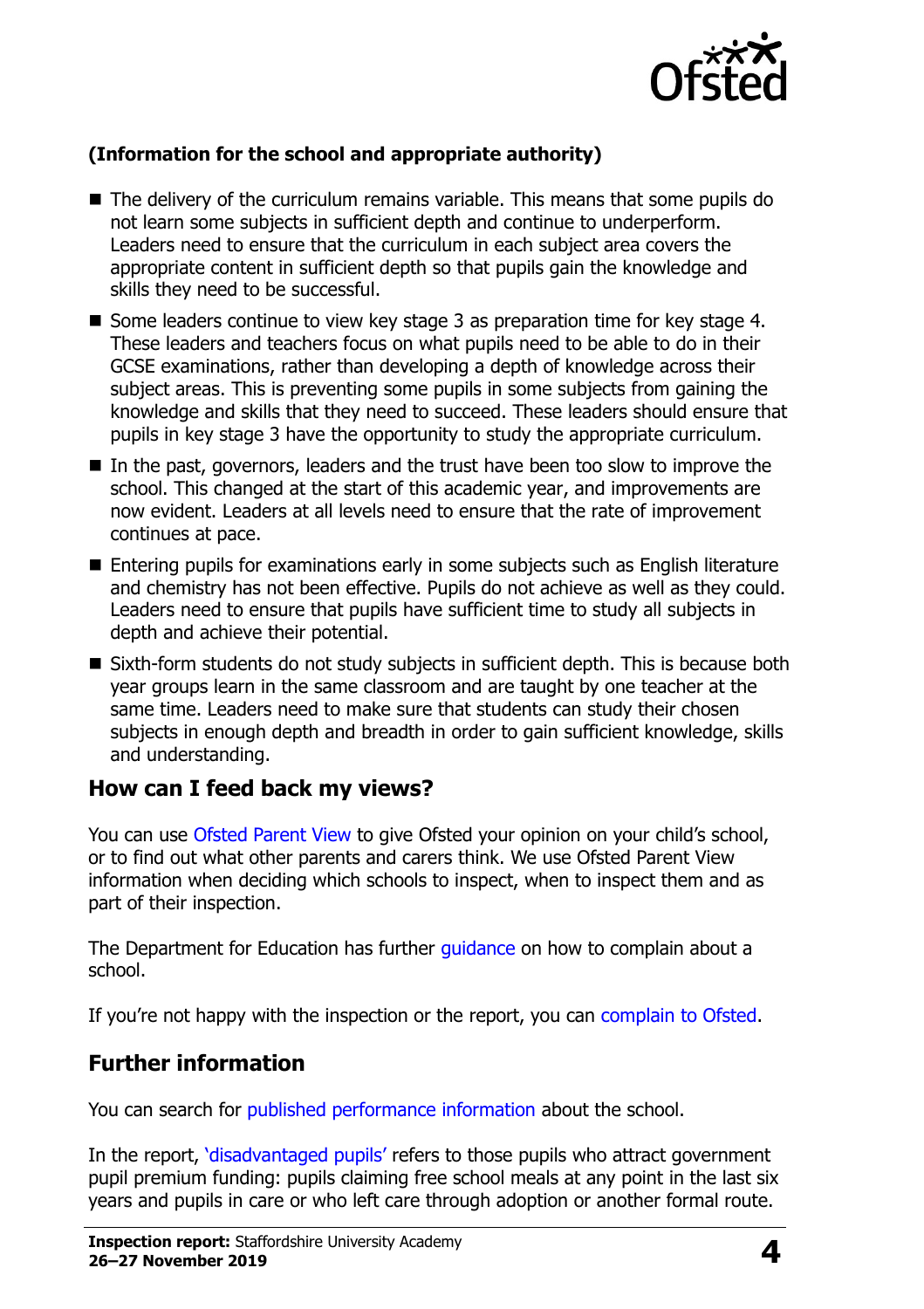

## **School details**

| Unique reference number                            | 137164                      |
|----------------------------------------------------|-----------------------------|
| <b>Local authority</b>                             | <b>Staffordshire</b>        |
| <b>Inspection number</b>                           | 10088446                    |
| <b>Type of school</b>                              | Secondary                   |
| <b>School category</b>                             | Academy sponsor-led         |
| Age range of pupils                                | 11 to 19                    |
| <b>Gender of pupils</b>                            | Mixed                       |
| <b>Gender of pupils in sixth-form</b><br>provision | Mixed                       |
| Number of pupils on the school roll                | 597                         |
| Of which, number on roll in the<br>sixth form      | 41                          |
| <b>Appropriate authority</b>                       | Board of trustees           |
| <b>Chair of trust</b>                              | Mary Walker                 |
| <b>Principal</b>                                   | Rowena Hillier              |
| <b>Website</b>                                     | http://www.suacademy.co.uk/ |
| Date of previous inspection                        | 25-26 April 2017            |

# **Information about this school**

- There have been significant staffing changes at all levels in the school since the last inspection. This includes the senior leadership team.
- The school's governance structure includes a local academy committee which acts as a local governing body.
- A small number of pupils attend alternative provision at 'The Bridge', a pupil referral unit.

# **Information about this inspection**

We carried out this inspection under section 5 of the Education Act 2005.

In accordance with section 13(4) of the Education Act 2005, Her Majesty's Chief Inspector is of the opinion that the school no longer requires special measures.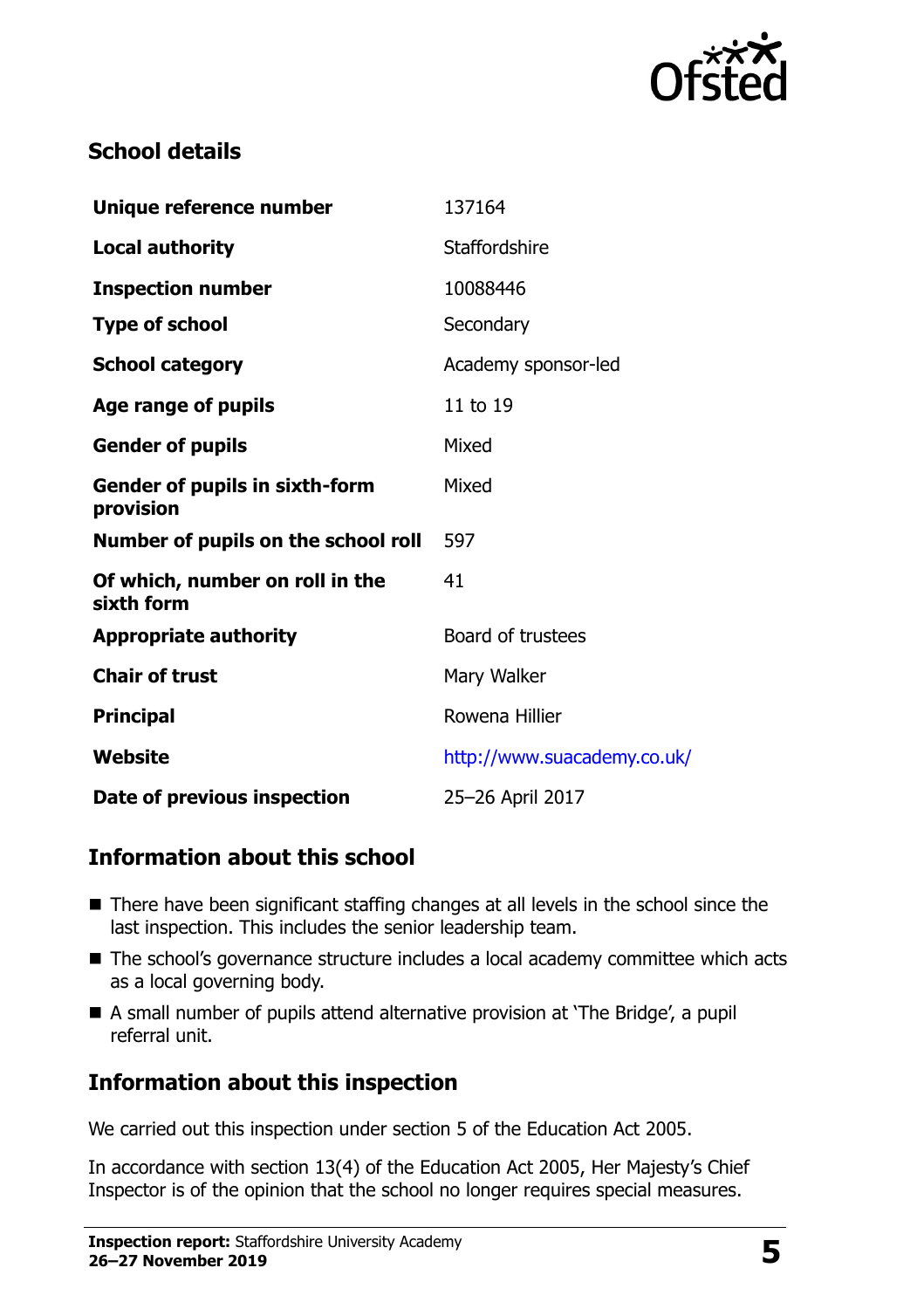

- We met with the principal, vice principal, senior leaders, the special educational needs coordinator and safeguarding leader as well as a range of subject coordinators and teachers. The lead inspector met with members of the local academy committee, including the chair and the chief executive officer of the trust.
- We scrutinised the school's safeguarding arrangements and documentation, including the single central record. We met with the designated safeguarding lead and special educational needs coordinator. We spoke with staff and pupils about safeguarding.
- We completed various inspection activities to gather evidence on the quality of education. There was a focus on English, mathematics, science, MFL and history. This included lesson visits, looking at pupils' work and discussions with teachers and pupils about their learning. All other subjects were also considered as part of the inspection.
- We observed pupils' behaviour during lessons and at break and lunchtimes. We spoke to pupils and staff about behaviour.
- We considered 36 responses from staff to the Ofsted staff survey and 35 parent responses to Ofsted's Parent View questionnaire. We also considered 52 responses from pupils to Ofsted's pupil survey.

#### **Inspection team**

Bianka Zemke, lead inspector **Her Majesty's Inspector** 

Steve Byatt **Contract Contract Contract Contract Contract Contract Contract Contract Contract Contract Contract Contract Contract Contract Contract Contract Contract Contract Contract Contract Contract Contract Contract Co** 

Julie Griffiths Ofsted Inspector